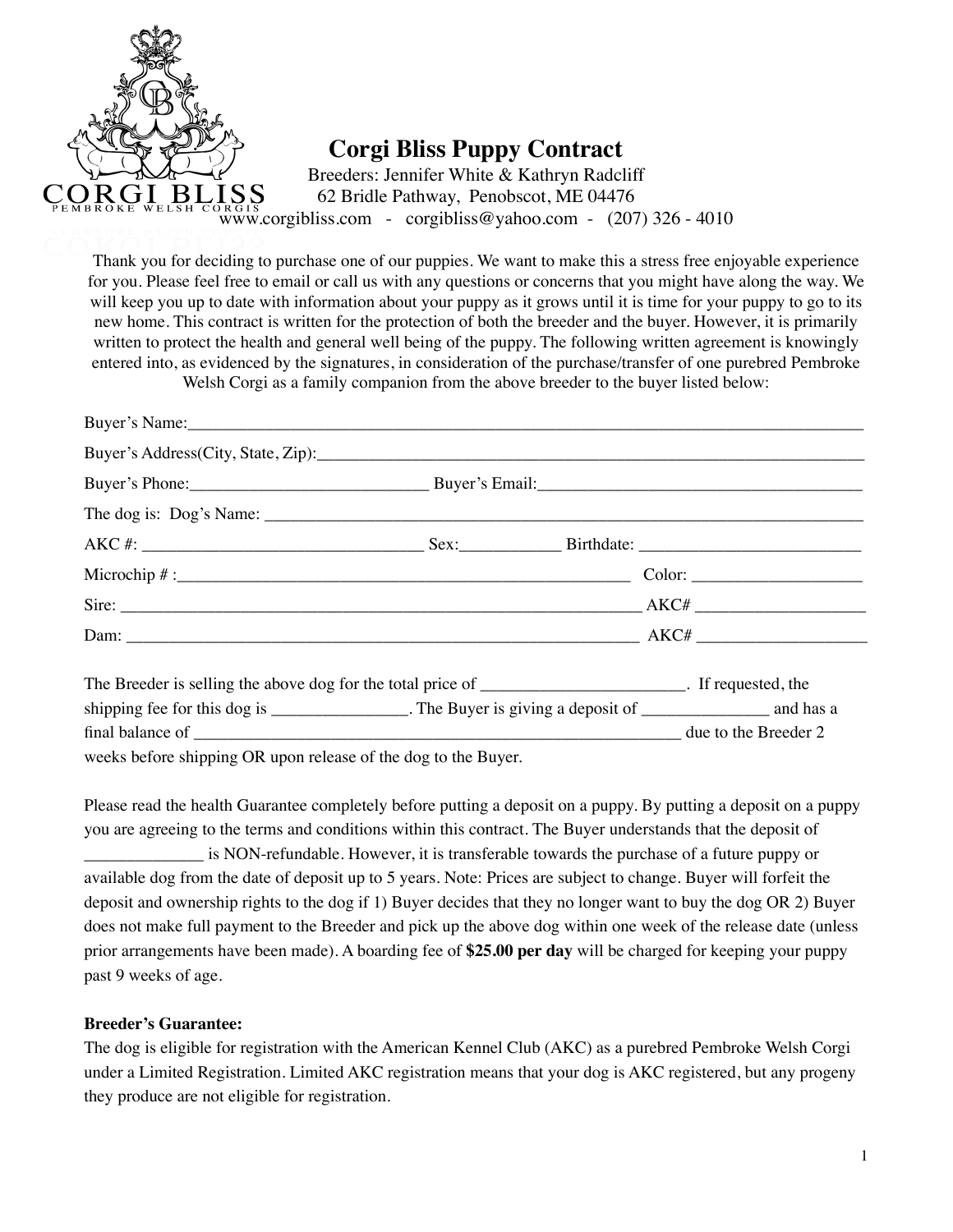The dog has been seen by the breeder's veterinarian on the following dates:

The breeder warrants that the dog has been dewormed and vaccinated in accordance to its age. The dog is in good health and free of communicable diseases at the time of this sale. Buyer has 3 days from the delivery date to have the dog examined by a licensed veterinarian, at buyer's sole cost. If the dog fails the examination, Buyer may return the dog, with a written statement from the veterinarian within 3 business days following the diagnosis, for a full refund. Failure by buyer to have the dog examined within the 3 day period will nullify this warranty. If buyer chooses to keep the puppy, the breeder would pay 1/2 of any reasonable veterinary costs *associated with the diagnosis* not to exceed 1/2 of the original purchase price of the animal.

The breeder additionally guarantees that the puppy will be free of genetic defects for 4 years from the birth date of the puppy that could be deemed as life-threatening or would affect the quality of life that the dog would otherwise live. The buyer will, upon request, provide the breeder with all relevant medical tests done on the dog. Should the disorder be confirmed by the breeder's veterinarian, the buyer will have the option of one of the following:

1. Return the dog and receive a full refund of the purchase price of the dog.

2. The buyer retain the dog and the breeder would pay 1/2 of any reasonable veterinary costs *associated with the diagnosis* not to exceed 1/2 of the original purchase price of the animal.

**The Breeder Does Not Guarantee** against any non-congenital conditions, diseases, or injuries that are caused by inappropriate diet, excessive/insufficient exercise, allergies, undescended testicles, umbilical hernias, injury (deliberate or accidental), abuse, untimely or inappropriate veterinary care. The breeder cannot guarantee the ultimate size, weight, color, temperament or suitability for specialized activities such as, but not limited to therapy/service, agility, showing, tracking, etc. above and beyond the promised family companion. This guarantee does not include minor illnesses and health issues such as colds, allergies, internal or external parasites or umbilical hernias. However, the breeder will disclose any known illnesses or health issues prior to the sale. This puppy is strictly sold as a top quality pet. Buyer is responsible for all medical costs of their puppy. This guarantee covers only the original Buyer and is not transferable.

Note: Due to FDA recommendations and numerous reports of deadly side effects, all health guarantee aspects of this contract will be null and void if buyer uses a flea/tick and/or heart-worm treatment/preventative that is designed to work continuously for more than 1 month in any form (including collars and chewables).

The Buyer agrees to routine and emergency medical care for the pup/dog in a timely manner. The buyer agrees to provide premium food appropriate for the dog, maintain the dog at an appropriate weight as suggested by their vet, minimize excessive exercise, assist the young dog on/off furniture, in/out of cars, and up/down stairs to minimize damage to the growth plates for a minimum of one year. Stairs and slippery floors should be avoided for the first year of life, as this can cause hip dysplasia.

The buyer further agrees to provide appropriate socialization and/or training for the life of the dog.

*Client agrees to terms above \_\_\_\_\_\_\_\_\_\_\_\_\_\_\_\_\_\_\_\_\_ (initial)*